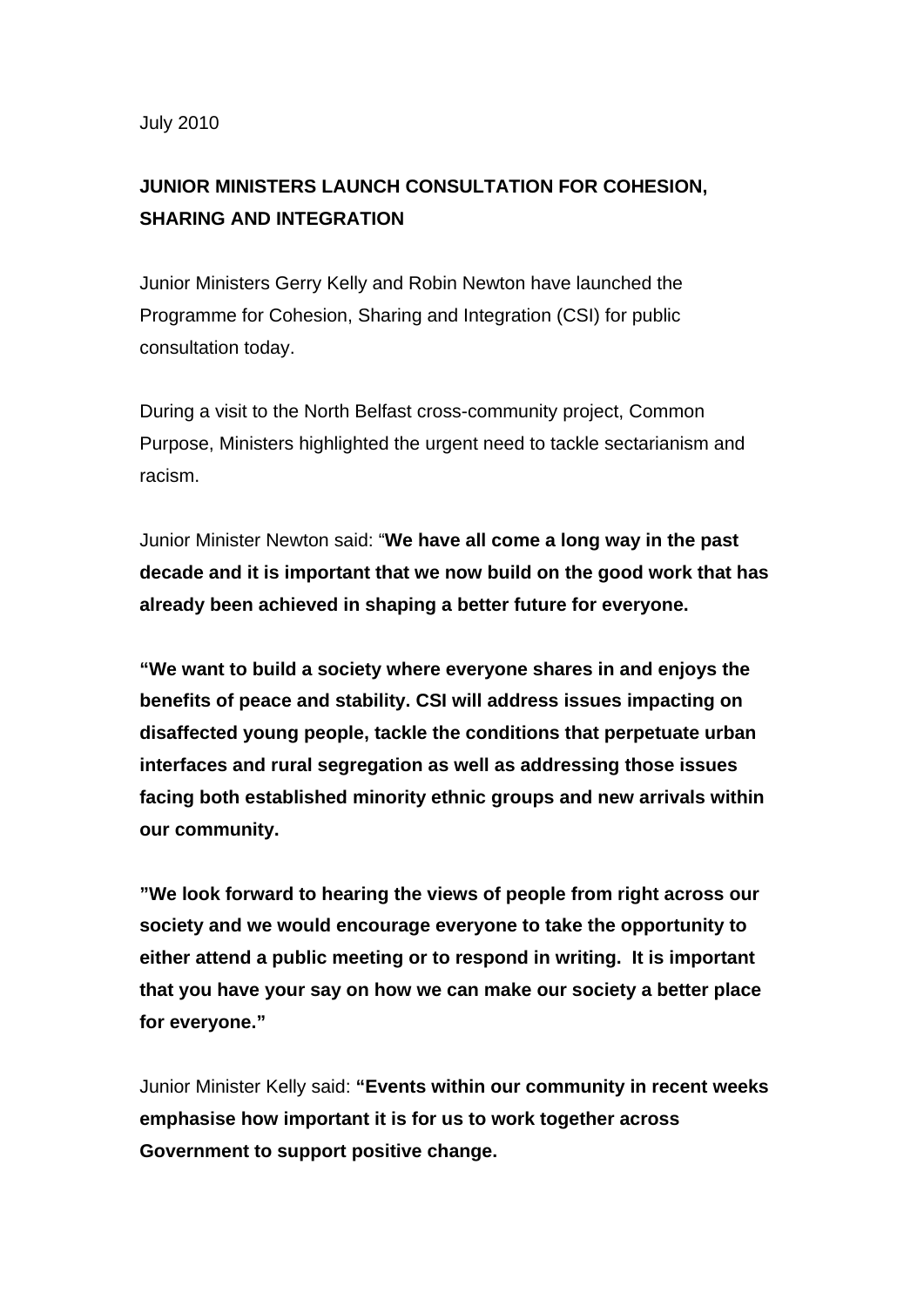**"CSI will be the catalyst to make a difference to the lives of people and the experiences of communities across our society. We will also provide and expand shared spaces and services and tackle all forms of hate crime and intimidation.** 

**"We will work together to build a society where people can live, work and socialise in safe, shared and accessible facilities. We want a future based on sharing, equality, respect and understanding."** 

The public consultation period on the document will run until 29 October 2010.

## **NOTES TO EDITORS**

The public consultation was launched on Tuesday 27th July 2010 and will run until 29 October 2010.

The document is available at: [http://www.nidirect.gov.uk/index/government-citizens](http://www.nidirect.gov.uk/index/government-citizens-and-rights/government-1/public-consultations/featured-consultations.htm)[and-rights/government-1/public-consultations/featured-consultations.htm](http://www.nidirect.gov.uk/index/government-citizens-and-rights/government-1/public-consultations/featured-consultations.htm)

Public meetings will take place at a range of locations throughout September. Details are as follows:

| Date                        | Location           |
|-----------------------------|--------------------|
| Wednesday 01 September      | Derry/Londonderry  |
| Monday 06 September         | Belfast            |
| <b>Tuesday 07 September</b> | <b>Newry</b>       |
| Thursday 09 September       | Cookstown          |
| Monday 13 September         | <b>Ballymena</b>   |
| Wednesday 15 September      | Enniskillen        |
| Tuesday 21 September        | <b>Newtownards</b> |
| Wednesday 22 September      | Portadown          |